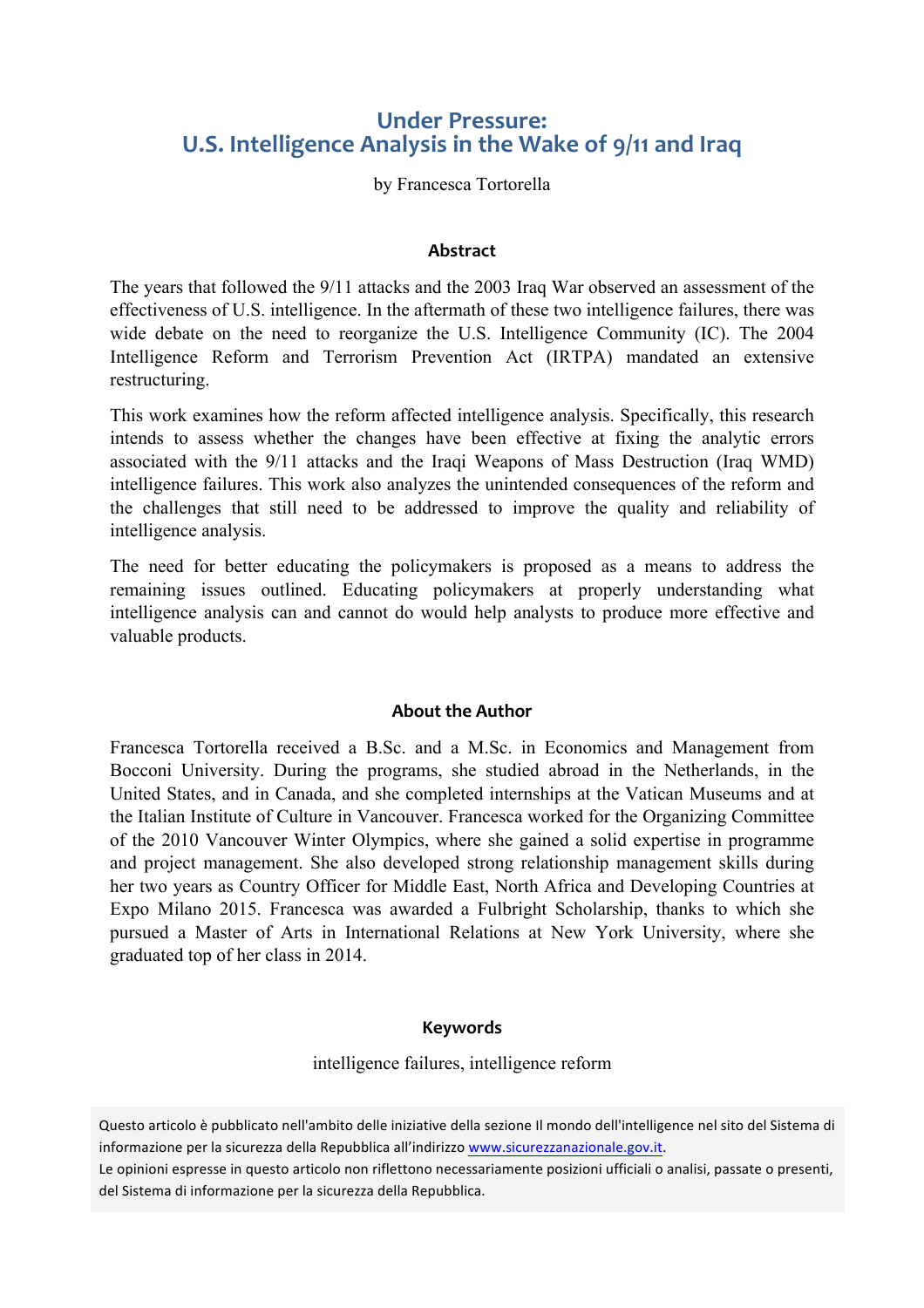#### **Introduction**

The years that followed the 9/11 attacks and the 2003 Iraq War witnessed an intensification of debates regarding the role, capacities, responsibilities and limitations of intelligence in the United States. In the aftermath of these two intelligence failures, there was wide consensus on the need to reorganize the Intelligence Community (IC), and the 2004 Intelligence Reform and Terrorism Prevention Act (IRTPA) mandated a far-reaching and extensive intelligence restructuring.

This work intends to be an assessment of the results of the IRTPA on analysis, ten years after the law was promulgated. Specifically, this work aims at understanding if the changes that analysis has experienced have been effective at precluding a repetition of the mistakes and problems brought about by the 9/11 attacks and the Iraqi Weapons of Mass Destruction (Iraq WMD) intelligence failures. This research also intends to examine whether analysts today are applying the lessons of these failures, what innovations worked best or did not work, and how to measure the potential improvements in analytic effectiveness.

The data on which this work is based have been collected mainly through interviews with former intelligence analysts. Interviews were held with:

- *–* Thomas Fingar: in 1986, Fingar left Stanford University to join the State Department. In 2005, he moved to the Office of the Director of National Intelligence as the Deputy Director of National Intelligence for Analysis and concurrently served as the Chairman of the National Intelligence Council until December 2008
- *–* Peter Clement: he worked as Deputy Director for Intelligence for Analytic Program at the Central Intelligence Agency (CIA), and previously he served as the daily briefer for Vice-President Cheney and NSC Adviser Rice
- *–* Casimir Yost: he served at the National Intelligence Council (NIC), where he directed the Strategic Futures Group.

There was consistency among the interviewees with regard to both the improvements brought about by the IRTPA reform, and the remaining challenges that still need to be addressed. The unintended consequences of the reform also constitute an area of agreement for all the interviewees. This convergence provides this study with legitimacy and significance.

#### **1. Intelligence Analysis**

The United States Intelligence Community (IC) is the group of 16 executive branch agencies that work separately and together to engage in intelligence activities, such as collection, analysis, production and dissemination of intelligence<sup>1</sup>. The entire U.S. IC is led by the Director of National Intelligence (DNI), who serves as the head of the Office of the Director of National Intelligence (ODNI), and coordinates the other 16 agencies.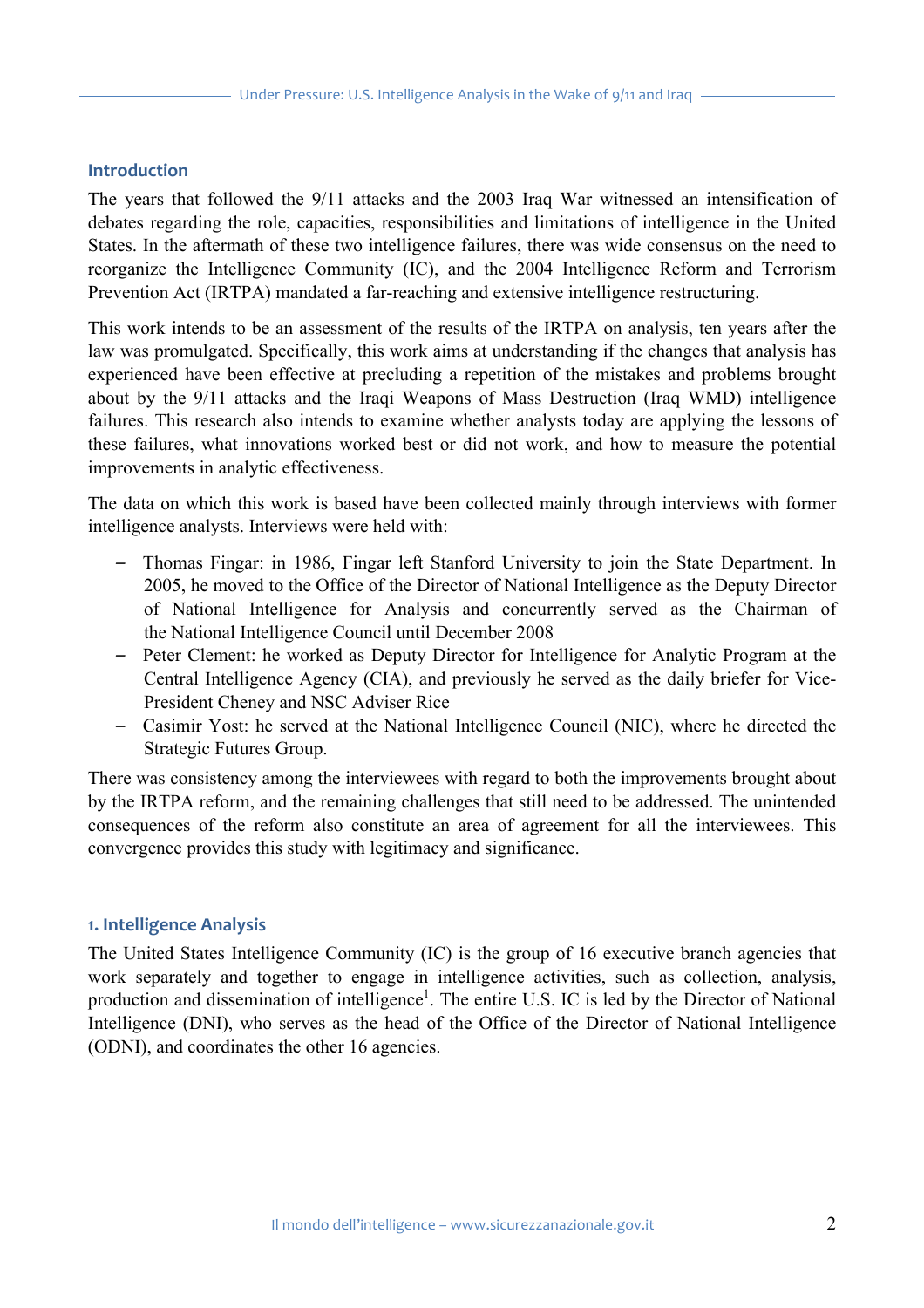# OFFICE OF THE DIRECTOR OF NATIONAL **INTELLIGENCE (ODNI)**

| <b>Program Managers</b>                                                                                                                                                                                                                                   | <b>Departmental</b>                                                                                                                                                                                                                                                      | <b>Services</b>                                                                                                                      |
|-----------------------------------------------------------------------------------------------------------------------------------------------------------------------------------------------------------------------------------------------------------|--------------------------------------------------------------------------------------------------------------------------------------------------------------------------------------------------------------------------------------------------------------------------|--------------------------------------------------------------------------------------------------------------------------------------|
| • Central Intelligence Agency<br>(CIA)<br>• Defense Intelligence Agency<br>(DIA)<br>• FBI National Security<br><b>Branch</b><br>• National Geospatial-<br><b>Intelligence Agency</b><br>• National Reconnaissance<br>Office<br>• National Security Agency | • DEA Office of National<br><b>Security Intelligence</b><br>• Energy Office of Intelligence<br>& Counter-Intelligence<br>• DHS Office of Intelligence &<br>Analysis<br>• State Bureau of Intelligence<br>& Research<br>• Treasury Office of<br>Intelligence and Research | • Air Force Intelligence<br>• Army Intelligence<br>• Coast Guard Intelligence<br>• Marine Corps Intelligence<br>• Naval Intelligence |

**Figure 1 – The U.S. Intelligence Community<sup>2</sup>**

Intelligence activities such as identifying requirements, conducting collection, and processing information are meaningless unless the intelligence is given to analysts who are experts in their fields and can turn it into reports that respond to the needs of the policymakers. The mission of intelligence analysis is to understand, integrate and evaluate information to provide warning, reduce uncertainly, and identify opportunities.

The U.S. IC publishes three overlapping levels of analysis: current intelligence, trend analysis, and long-term assessments. Trend analysis and long-term assessments are commonly referred to as 'strategic intelligence'. The focus of strategic intelligence is providing strategic warning: informing customers of what appears likely to happen far enough in advance to allow the formulation of policies to mitigate unfavorable developments<sup>3</sup>.

# The Analytic Products

The IC's analytical products aim at providing the policymakers with the information they need to understand contexts, situations, and developments in order to make decisions<sup>4</sup>.

The most important customer of the U.S. IC is and will remain the president of the United States. He is well served through his direct relationship with the DNI, and receives on a daily basis, the finest intelligence publication in the world: the President's Daily Brief (PDB).

The PDB has always been the flagship publication of the IC analytical community. Early in the morning the president receives this classified briefing and, should he wish, an oral briefing from the DNI. The PDB contains the most important, critical, and updated intelligence.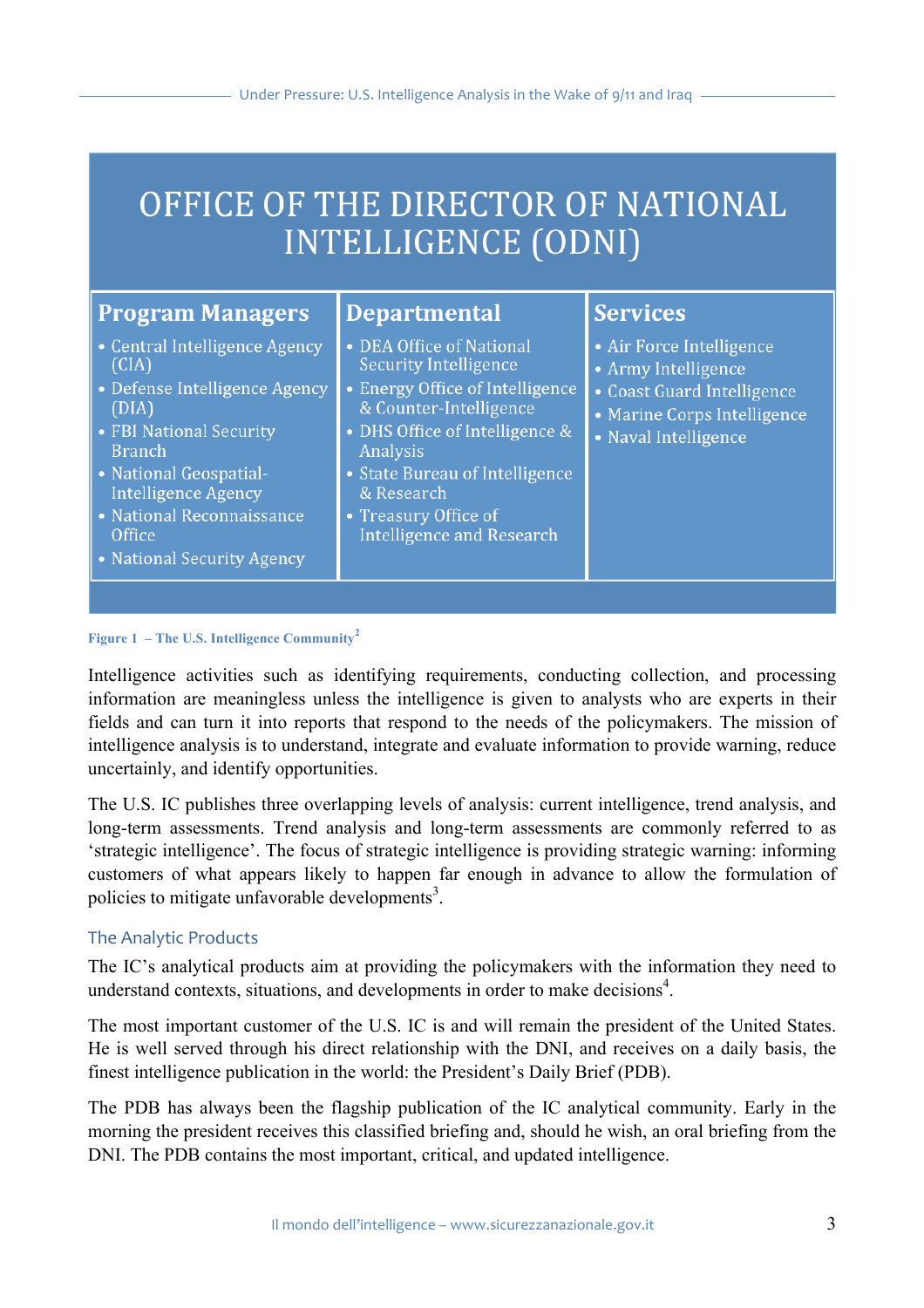National Intelligence Estimates (NIEs) are also a major product of the IC. They are meant to present the judgments of the entire IC on key issues of importance and, in some case, project trends into the future. The National Intelligence Council (NIC), with its National Intelligence Officers (NIOs) in charge of specific parts of the world or issues, is in charge of producing NIEs.

#### Analytic Mistakes

Several issues may arise from the work of the IC analysts, and analytic mistakes can be grouped into three main categories:

- *–* mistakes due to ambiguous, deceptive, contradictory and missing information (so-called information gaps) and mistakes that derive from an excess of data<sup>5</sup>
- *–* mistakes that originate from 'mindsets', faulty assumptions and embedded convictions that prevent analysts from asking the right questions
- mistakes stemming from policy bias, adoptions of policymakers' bias, or politicization<sup>6</sup>.

The proper relationship between intelligence gathering and policymaking sharply separates the two functions. The IC collects and analyzes information, but it is the policymakers who decide which topics should be investigated. Hence, policymakers influence the topics that the IC is going to address, but not the conclusions that will be reached. It is crucial for the IC to inform policy and not to prescribe policy; otherwise it would lose credibility and impartiality<sup>7</sup>.

# **2. The 21st Century Intelligence Failures**

#### September 11

On September 11, 2001 four U.S. commercial planes were hijacked and turned into weapons that toppled the World Trade Center, damaged the Pentagon, and caused the deaths of over 3,000 people. Al-Qaeda succeeded in concealing its capabilities and intentions, and misled American intelligence.

The National Commission on Terrorist Attacks upon the United States, also known as the 9/11 Commission, was set up on November 27, 2002, in order to prepare a full and complete account of the circumstances surrounding the 9/11 attacks. The findings of the 9/11 Commission explained that the failure in preventing the attacks was due to:

- *–* information gaps
- *–* poor sharing<sup>8</sup>
- *–* signal-to-noise ratio (there were very few 'signals', pieces of salient information pointing to the attacks the summer of 2001, and they were easily lost among countless other facts and meaningless 'noise')
- *–* faulty assumptions (the conventional wisdom among analysts was that terrorist attacks against the United States was very likely to occur abroad and not on the U.S. homeland).

The commission highlighted the lack of imagination in analysis as a critical factor that led to the complete unpreparedness for the attacks. Notwithstanding the many information gaps, analysts have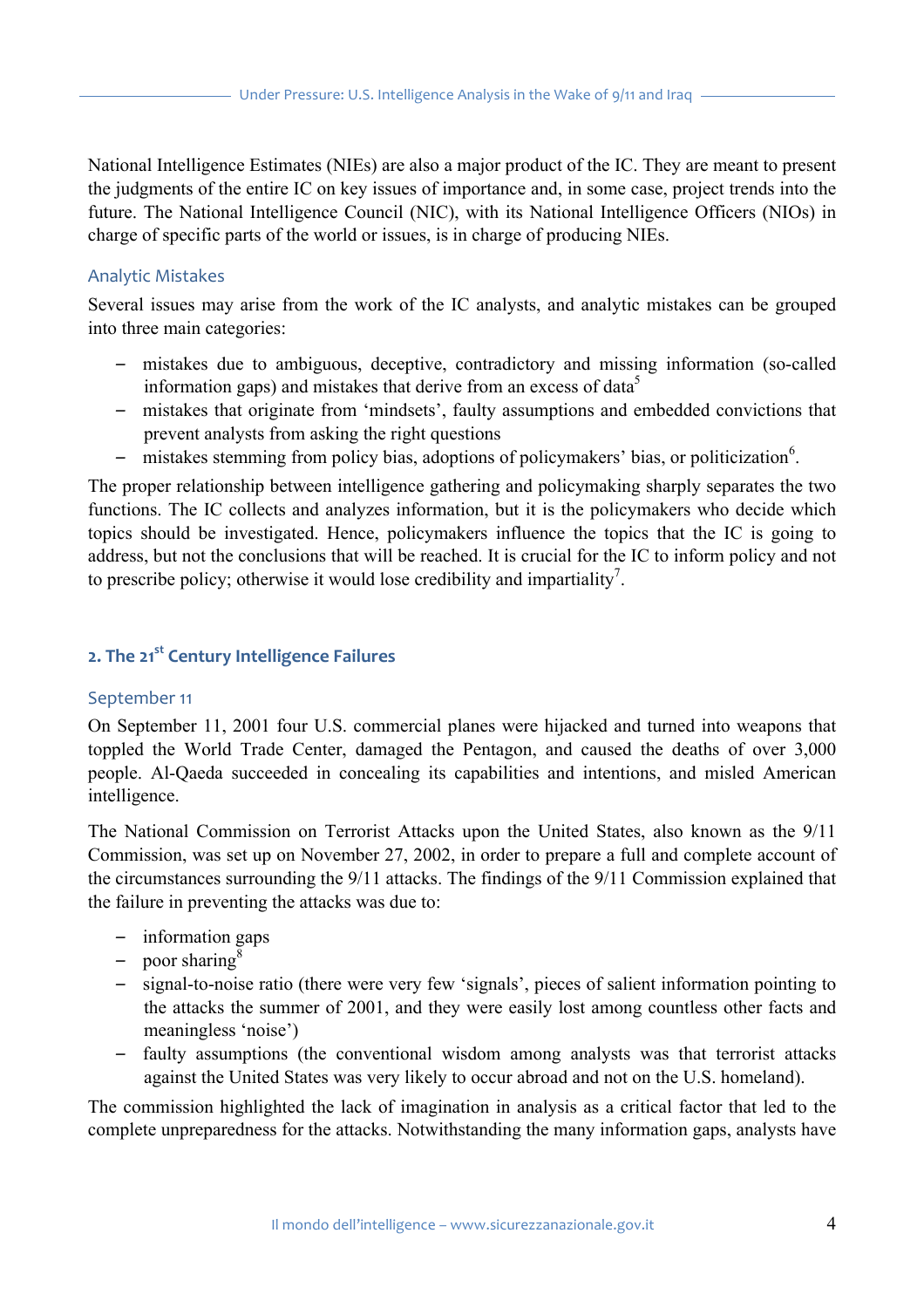a major responsibility to exercise imagination: they should have identified the shortcomings in collection and addressed it accordingly<sup>9</sup>.

The 9/11 Commission recommended an elaborated strategy that called for unity of efforts in the fight against Islamist terrorists with the creation of a National Counterterrorism Center, and the unification of the IC with a new National Intelligence Director.

#### Iraq WMD

After the Gulf War, the United Nations (UN) had prohibited Iraq from developing or possessing Weapons of Mass Destruction (WMD), and required the country to permit inspections confirming compliance. UN inspections continued for a decade, but Iraq became progressively less cooperative after 1998. During 2002, President Bush repeatedly warned of military action against Iraq unless inspections were allowed to continue.

The administration did not request any intelligence estimate on Iraqi WMD; in fact, it was the Democrats in Congress who requested the (eventually flawed) 2002 National Intelligence Estimate, and only a few senators and representatives read it before voting on the war<sup>10</sup>.

The October 2002 NIE on Iraq included erroneous assessments regarding Iraq's WMD program. It mistakenly judged that Iraq:

- *–* had stockpiled 500 tons of chemical weapons and had a chemical weapons program
- *–* had an ongoing biological weapons program
- $-$  was rebuilding its nuclear program<sup>11</sup>.

In February 2003, U.S. Secretary of State Colin Powell went before the United Nations to make the case for invading Iraq. He affirmed that Saddam Hussein was hiding a stock of WMD, and that his statements were based on solid intelligence. On March 19, 2003 an invasion force led by the United States attacked Iraq and deposed the Ba'athist government of Saddam Hussein.

A few months after the invasion, it became clear that the country had very little in the way of a current or near-term WMD program. The invasion of Iraq based on the belief that the Saddam Hussein's regime possessed WMD was called one of the most public – and most damaging – intelligence failures in recent American history. This was certainly due to collection faults, but it was also a major analysis failure. Analysts were more dependent on damaged collection than they realized, did not question their past assumptions, and made faulty assessments on the basis of dated information.

Analysts were certainly hard pressed to identify persuasive evidence to demonstrate that Iraq had an on-going WMD program, but they did not challenge  $it^{12}$ .

Like 9/11, the war in Iraq triggered a series of investigations. A commission chaired by Judge Silberman and former Senator Robb documented the IC's mistakes in a comprehensive report, which was publicly released in March 2005.

The main findings of the Commission, also known as the WMD Commission, include:

*–* analysis was overly technical and did not examine the Iraqi political and cultural context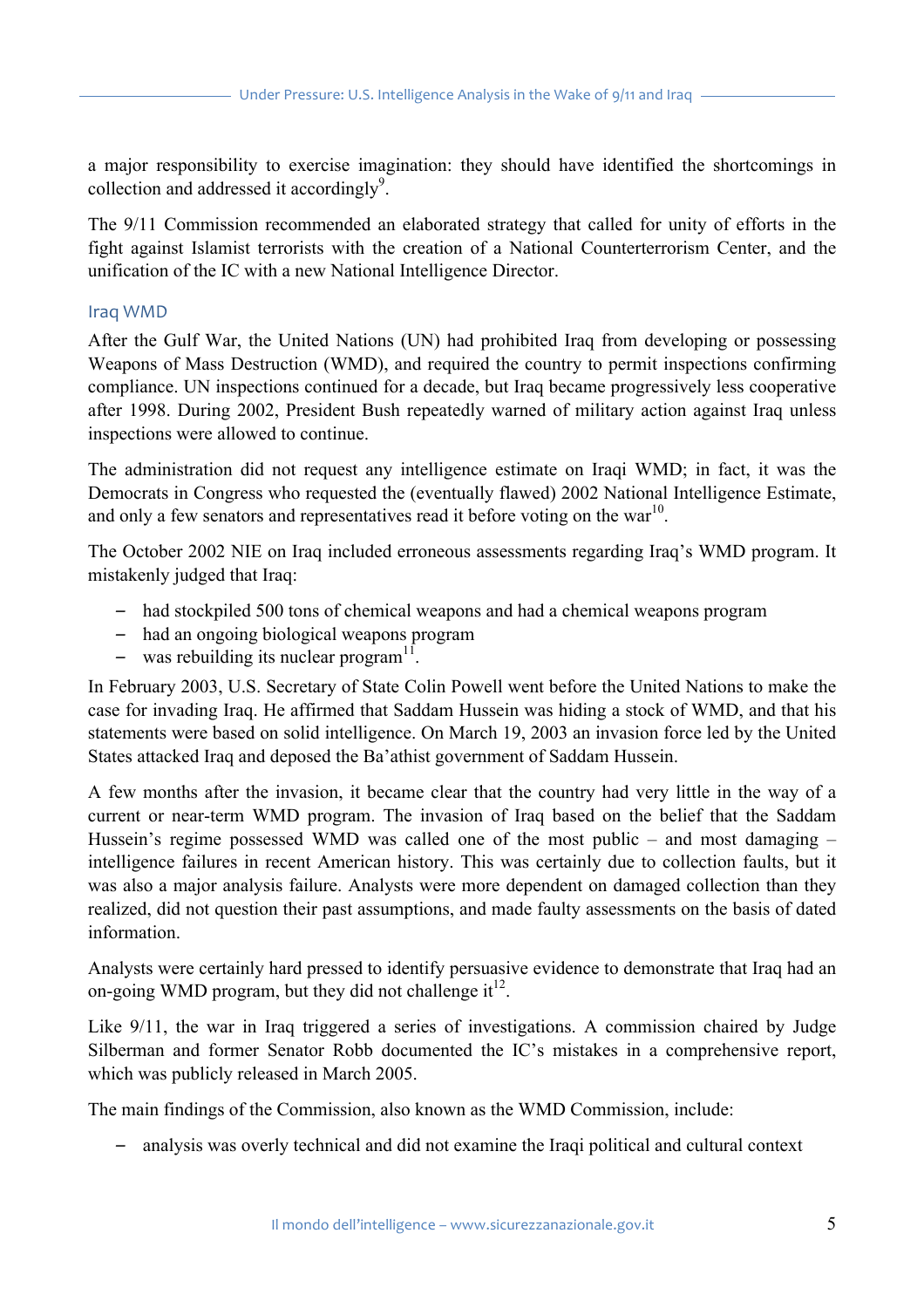- *–* the IC provided short-term products and failed to provide long-term analysis
- uncritical acceptance of established positions and assumptions<sup>13</sup>.

The Silberman-Robb Commission also stated that analysts worked in an environment affected by the intense interests of policymakers. $^{14}$ 

# **3. The 2004 Reform**

The inability to prevent the attacks of September 11 and the inaccurate assessment of the Iraq's WMD Program created a sense of urgency to restructure the IC: only a significant reform could prevent the repetition of the mistakes of September 11 and Iraq WMD.

The *9/11 Commission Report* set in motion the events that led to the passage of the Intelligence Reform and Terrorism Prevention Act (IRTPA - 2004), which chose to strengthen authorities and restructure organizational charts.

The IRTPA created a Director of National Intelligence (DNI) to oversee the 16 intelligence agencies. The act gives the DNI two tasks: acting as senior intelligence adviser to the president and improving the IC's coordination and integration.

The act also created the Office of the Director of National Intelligence (ODNI) in order to support the DNI. The National Counterterrorism Center (NCTC) was established in the ODNI. The NIC was moved under the authority of the DNI and within the ODNI<sup>15</sup>.

As far as analysis is concerned, the IRTPA required the DNI to establish an alternative analysis process, and to assign an individual or entity the responsibility of ensuring that elements of the IC conduct alternative analysis appropriately<sup>16</sup>.

The 9/11 Commission and the WMD Commission also focused attention on how to best organize analysts across the IC. The 9/11 Commission proposed the organization of all analysts by regional or functional national intelligence centers. The centers allow analysts from various agencies to be brought together to focus on a specific issue. The IRTPA only mandated one center, the NCTC. The WMD Commission later recommended the creation of one new center, the National Counterproliferation Center, which was established in  $2005<sup>17</sup>$ .

# **4. Analysis in the Wake of 9/11 and Iraq**

The IC approached the notion of reform with cognitive dissonance. While a minority endorsed a substantial change, the majority believed that the reform would be largely superficial and not lead to concrete improvements. The widespread view that the IRTPA would result in little change was also fed by the defensive attitude the community took after Iraq WMD: many intelligence professionals felt that Iraq was a matter of bad policy and not their fault<sup>18</sup>.

The ODNI, in particular, faced significant resistance, hostility and antagonism from community elements<sup>19</sup>. Tensions stemmed from different issues related to each agency: for instance, the CIA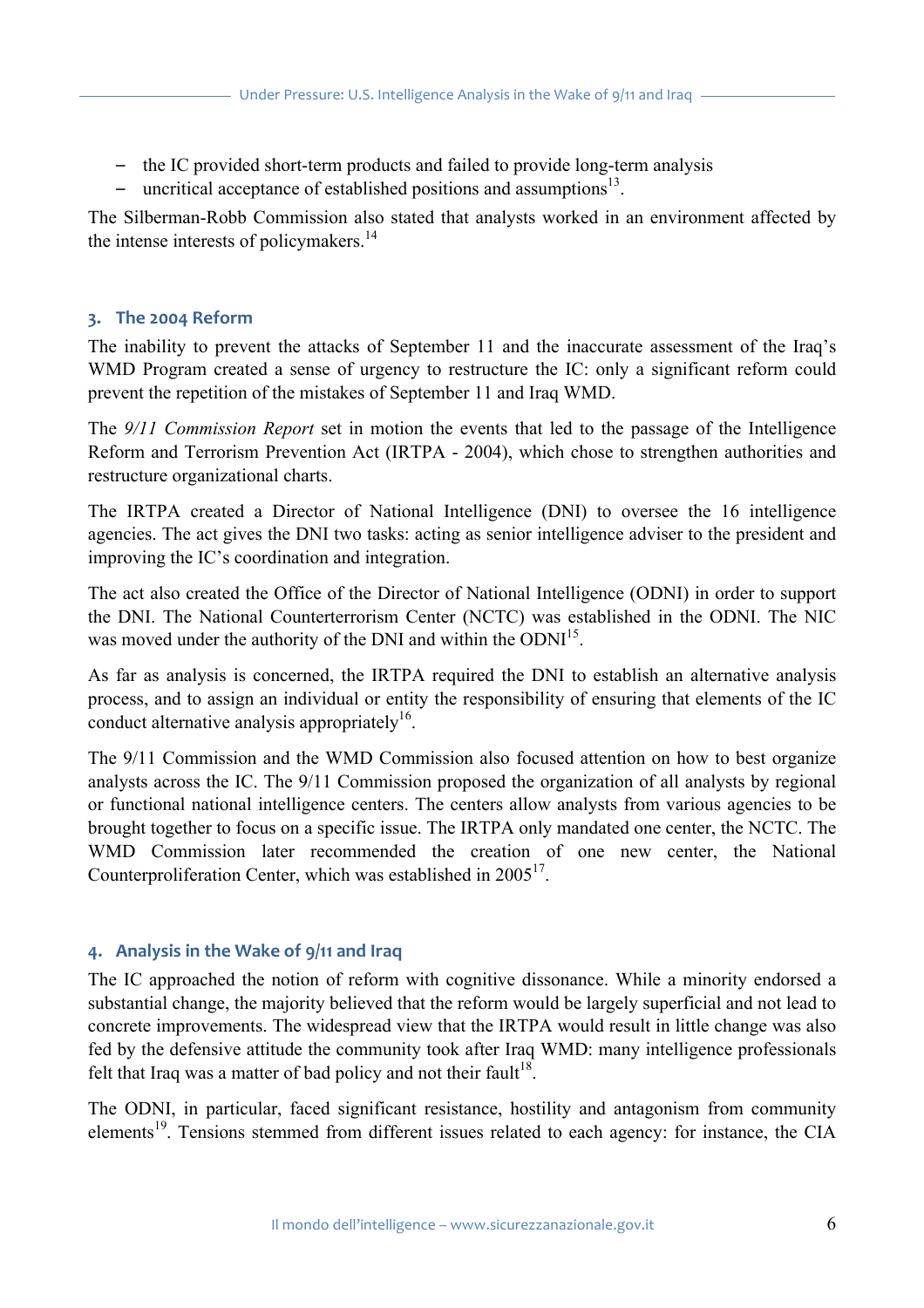lost its 'ownership' of the PDB, which was moved under the authority of the DNI, and this generated frustration and dissatisfaction.

Today, ten years after the IRTPA, the resistance phase appears to be overcome and the restructuring of the IC is settled.

# **4.1 Positive Results – Restoring Confidence in Analysis**

Criticism after the experiences of 9/11 and Iraq WMD stung the analytic community. This criticism was liberally directed at every analyst: it touched thousands of people that had not been involved in any 9/11-related activities or in the production of the 2002 NIE on Iraq. The imagery and verbiage used struck the community deeply: common critiques related to the inability to connect the dots and to a fervid imagination. Morale was devastated by caricatures that depicted an incompetent and hopeless community.





When appointing Thomas Fingar Deputy Director of Analysis (Figure 2), DNI John Negroponte gave him *carte blanche* on how to implement what was legislated by the reform and how to institute a new analytic methodology, on the condition that, in doing so, he would restore confidence in the analytic world. Fingar tried to do it by restoring confidence in the quality of the analytic work<sup>21</sup>.

Since the legal mandate of the IRTPA was not excessively rigid, Fingar had a great degree of flexibility in the implementation of the reform. His main starting point was reflecting on what caused the problem. Then, in order to increase the quality of the analytic effort, he worked on tradecraft issues, collaboration issues, and sharing issues. The goal was to provide the policymakers with better and timelier analytic support. «We had to be truly useful. We had to be there at the right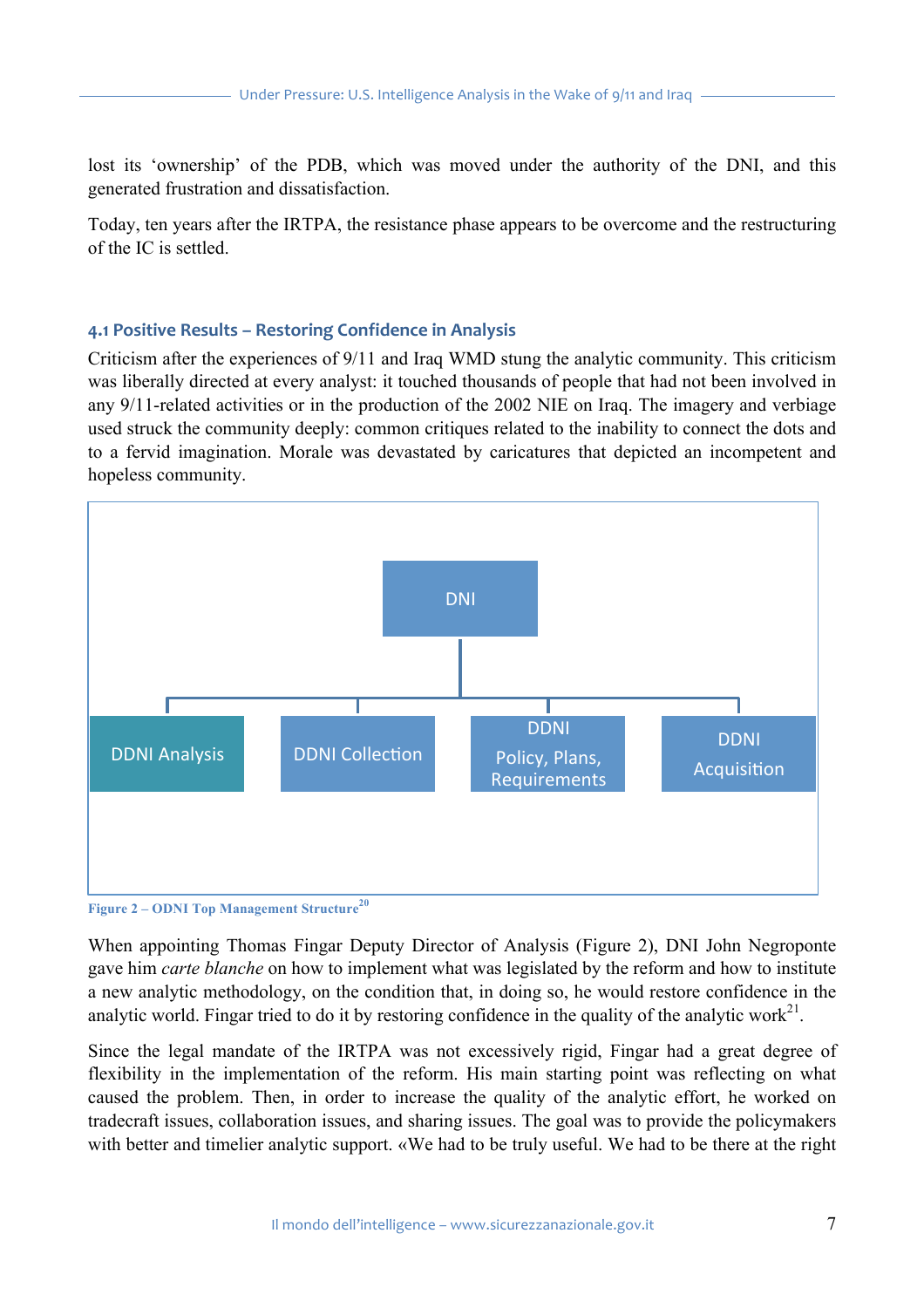time, in the right place, with the right information, with important insights. We had to know exactly what our customers need, when they needed it, and in what form. $v^{22}$ 

#### Enhancing the quality of analysis

#### **Analytic Standards**

Community-wide IC Analytic Standards to govern the production and evaluation of intelligence analysis were promulgated on June 21, 2007. Designed as a 'diagnostic tool' for evaluating the quality of analysis, the standards have to be used as guidelines for analysts and managers throughout the community<sup>23</sup>. They are:

- *–* objectivity
- *–* independence from political consideration
- *–* timeliness
- *–* analysis shall be based on all available sources of intelligence
- *–* analysis shall exhibit proper standards of analytic tradecraft<sup>24</sup>.

These standards were sent to every analyst within the IC, and managers in the 16 intelligence agencies have been made responsible for ensuring that their analytic evaluations use these standards in a rigorous way<sup>25</sup>.

#### **The Internal Review Process**

An internal CIA investigation of what went wrong before 9/11 and Iraq WMD highlighted the necessity of spending more time reviewing the products. The officials in charge of the investigation re-analyzed intelligence from the early nineties in the attempt to be as precise as possible. In addition to confirming the lack of alternative analysis, the findings showed mistakes especially in the area of source description.

In order to protect the identity of a source, oftentimes collectors did not provide analysts with the specifics of what piece of information was obtained from whom (i.e. collectors would tell analysts that information was obtained from three different sources, although in reality it was provided by a single individual). This could negatively affect the judgments of the analysts.

Following this study, the internal review process was reformed and improved through the enhancement of the analytic rigor in the drafting of each product. Analysts became 'fanatical' about sourcing and caveats<sup>26</sup>. The improved internal review process also provides analysts with the opportunity to 'go back' at any time, and re-assess the reliability and quality of analysis.

Regular meetings with National Clandestine Service (NCS) officials were established. The meetings helped analysts because they 'forced' collectors to be specific about their sources. Today, NCS specialists habitually sit in on sessions discussing NIEs to help ensure that the degree of validity of human sources providing information to be used in the NIE is understood. This process has also been extended to other collection disciplines<sup> $27$ </sup>.

#### Collaboration, Integration and Information Sharing

The 9/11 and WMD Commissions stressed the necessity of increasing collaboration, integration, and information sharing across the IC. Therefore, following the recommendations of the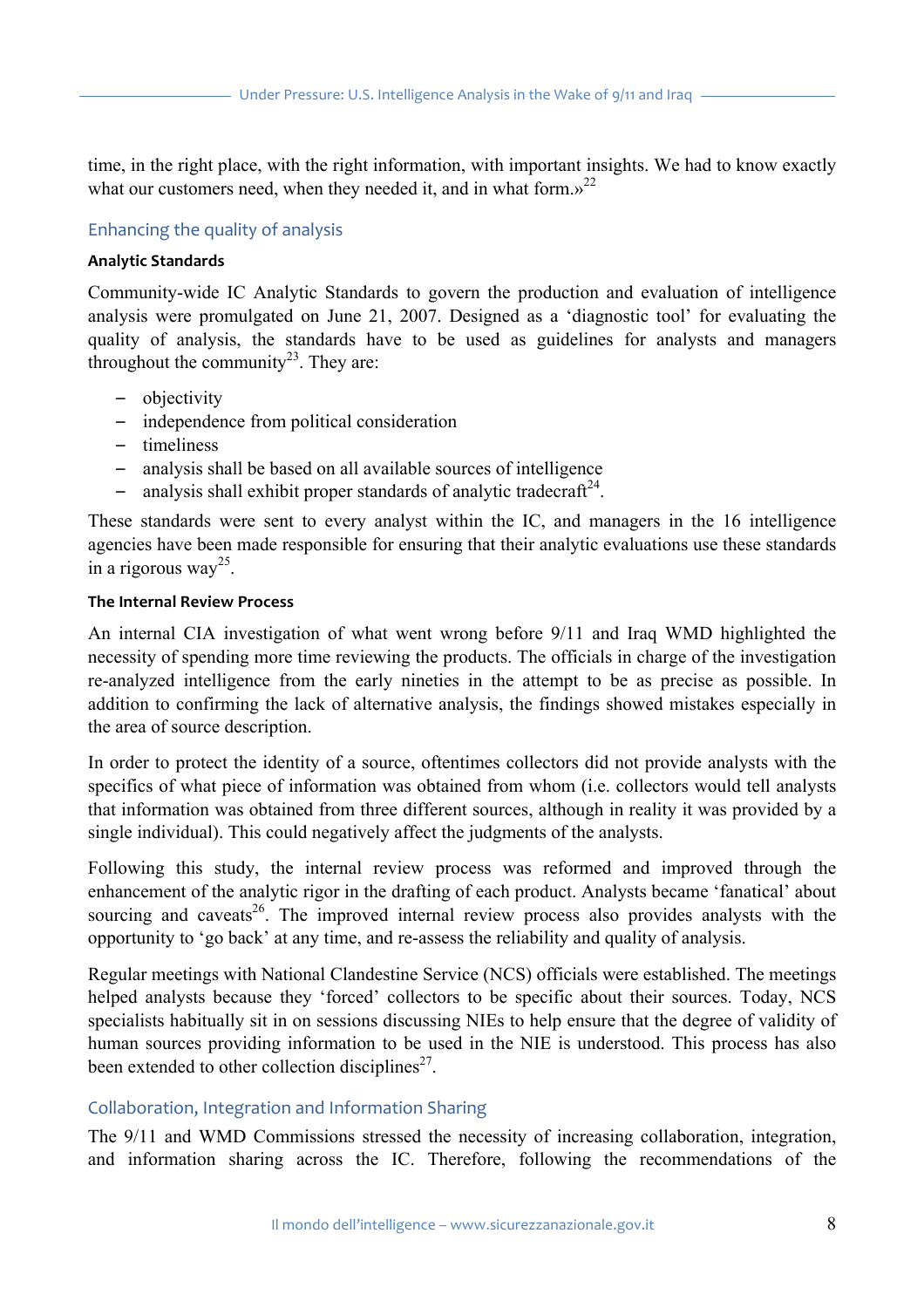commissions, sophisticated programs aimed at improving the performance of the analytic community in those areas were launched under the direction of Thomas Fingar.

The common denominator of all the programs was the concept of 'synergy' and the need to capitalize on the concerted effort of the IC. Useful interactions (synergies) could be translated into products that are more valuable. Fundamentally, the number of agencies offered an opportunity in terms of expertise, and the IC needed to take advantage of the differences in missions in order to capture synergies that were lost in the past because analysts were not aware of the work being done at another component of the community.

Thus, transparency was vital and the crucial requirement in order to capture synergies was a better understanding of 'who did what for whom'.

The programs that were launched in this vein included:

- *–* Library of National Intelligence (LNI), which created a database of all disseminated intelligence
- *–* A-Space, which was created to build a common collaborative workspace where IC analysts in different locations could work together simultaneously<sup>28</sup>
- *–* Catalyst, a program intended to enable analysts to make discoveries in large amount of intelligence data
- *–* Intellipedia, an online encyclopedia with three levels of classification (Top Secret, Secret, and Unclassified)
- *–* Analytic Resources Catalogue (ARC) and Analyst Yellow Pages, with the goal of gathering basic contact data of all IC analysts, as well as information on their skills, expertise, and  $experience<sup>29</sup>$ .

These programs re-conceptualized the analytic resources catalogue (the former database of 'who did what for whom'): they are an important resource for analysts that now know who to contact should they need an expert on a specific issue/country.

These databases also overcome the issue of trust and the tendency of analysts to have more confidence in colleagues they know than in those they have never met. Being listed in the ARC means knowledge and expertise: this also represents an incentive for developing good standing and reputation among the analytic community.

Each of these initiatives improved the daily routine analysts within the community, all of whom struggled to gain access to all of the available sources $^{30}$ .

# Lessons Learned

The importance of recalling the lessons learned of 9/11 and Iraq triggered the establishment of the Center for the Study of Intelligence (CSI – under the authority of the Human Resource Department of the CIA).

The CSI serves as the Agency's Lessons Learned center and leverages its 'think tank' role to promote the understanding of the importance of alternative analysis. Analysts must learn to generate alternative hypotheses about unlikely, but potentially consequential, events.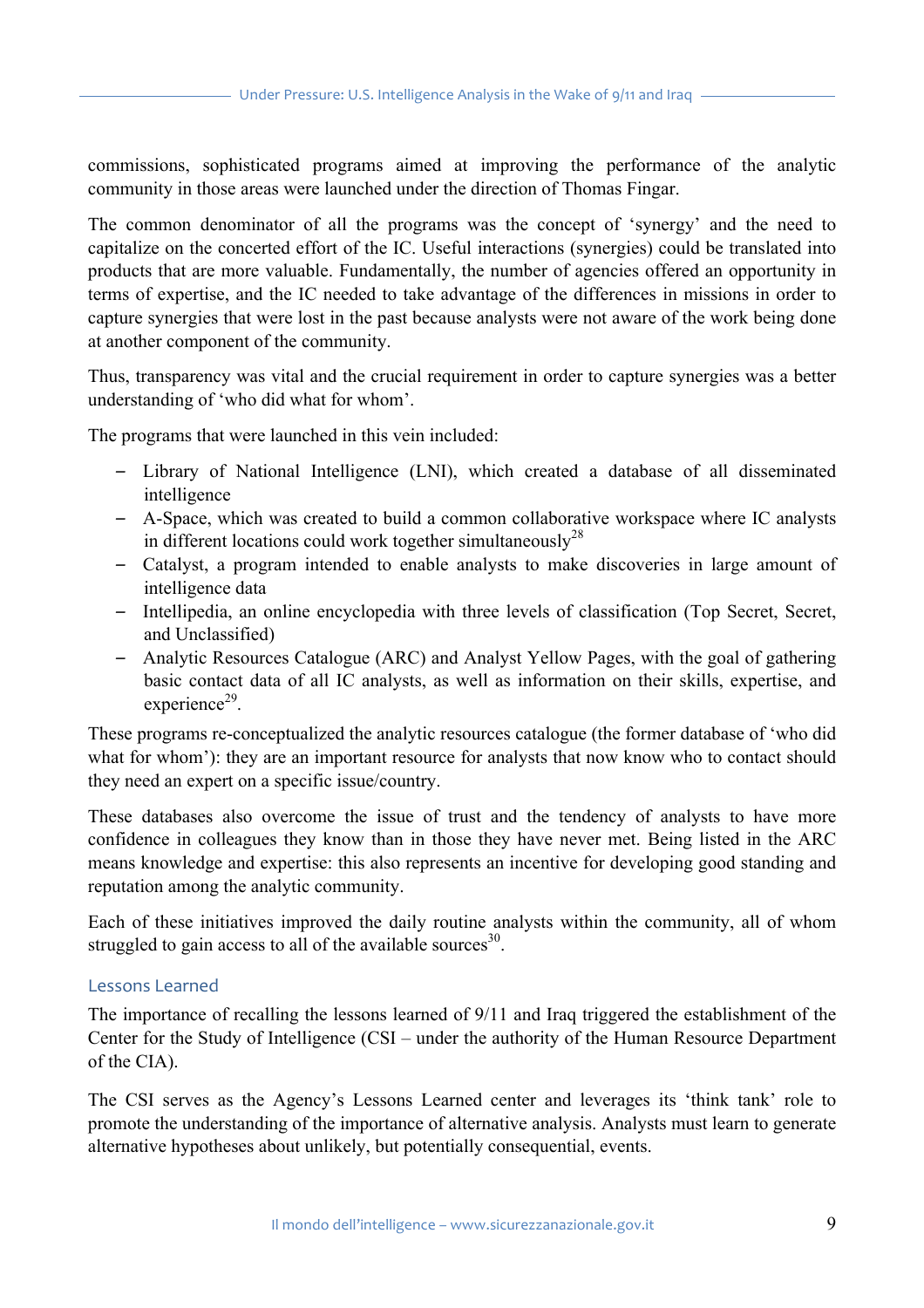Another important lesson learned, systematically stressed by the work of the CSI, is that better collection helps analysis. However, while better collection might have been achievable in some cases, in others was nearly impossible (i.e. it was impossible to penetrate the top decision-making circle of Saddam). The failures showed that it is necessary for the analysts to deeply understand the collection discipline in order to make judgments.

When collection of information improves, and when analysts are better able to appreciate the limited collection on which they are basing their arguments, the assessment of possible outcomes will be more accurate  $31$ .

All these improvements appear to have contributed to reaching the goal of restoring confidence in the IC. In Thomas Fingar's words: «Do they (the policymakers) have confidence in our world today? […] Let me begin with the first customer. The President spends between 30 minutes and an hour with us six days a week. He's a very busy man. He's a very demanding senior executive. If he thought we were wasting his time, we would get short shrift. $y^{32}$ 

The efforts to reform and improve analysis did not finish with the end of the mandates of DNI Negroponte and DDNI Fingar. The work towards the integration of the IC and the improvement of the way analysts do their job is what Casimir Yost calls a 'NeverEnding Story'33. The analytic community has wide responsibilities to reduce vagueness about issues affecting national security. Thus, it is essential to continue to transform the community in ways that will enable it to meet the future challenges and expectations.

# 4.2 Challenges that remain to be addressed

Innovations such as A-Space have made it much easier for analysts to share information and collaborate in cyberspace, but more needs to be done in order to facilitate a higher degree of integration. Furthermore, as far as the intelligence-policy relationship is concerned, some issues persist and have not yet been addressed entirely.

# Collaboration, Integration and Information Sharing

While information sharing today is certainly more rigorous, the situation is not yet an optimal one. As previously mentioned, the IC agencies respond to different customers and follow different imperatives, and it has proven difficult to reconcile them under the same umbrella. Many agencies are still mindful of their own practices in terms of processes, and this continues to this day.

In this framework, mindsets and cultures of various IC organizations continue to prove serious obstacles to the kind of relatively open and collaborative platforms made available by the changes that the reform effort instituted  $34$ .

The teaching of 'Analysis 101', for example, might be new for DIA and NGA analysts, but it is certainly not new for CIA analysts. Thus, the CIA has opted to rely on its own training curriculum and not to have its young officers participate in the DIA course.

Furthermore, while programs such as the ARC rendered collaboration, integration and information sharing more structured across the IC, the formalization of external expertise has not yet been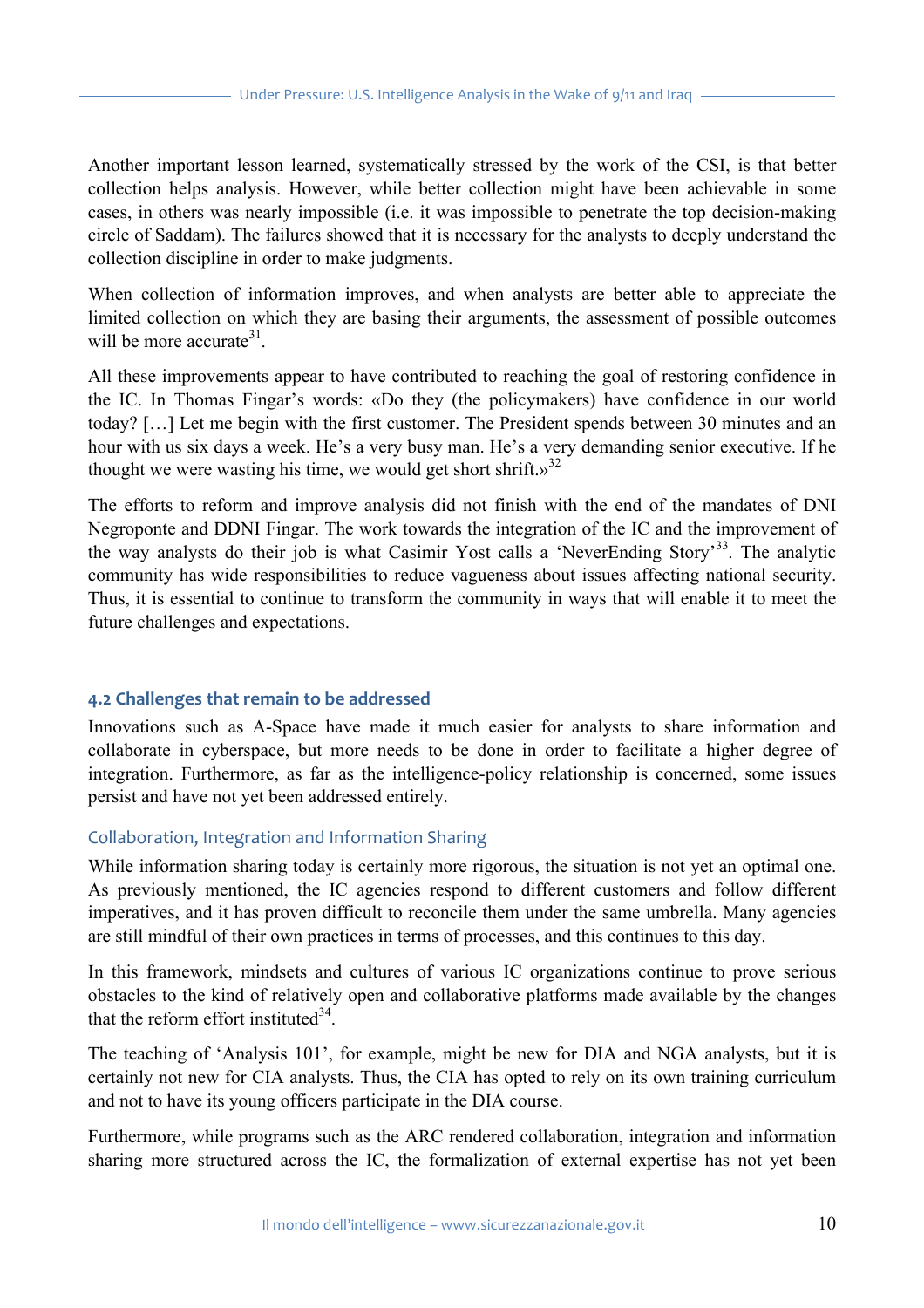addressed. Although this represents a complicated and time-consuming task, it is necessary in order to achieve a greater degree of synergy.

Finally, the integration between collection and analysis represents another issue that remains to be addressed. Today, collection 'dominates': «Collectors receive more money and more tools to collect information and analysts are told to work harder.»<sup>35</sup> This results in the fact that IC collects a substantially larger amount of information than analysts can possibly examine. This does not generate effective intelligence analysis, and a more efficient linkage between collection requirements and analytic work needs to be envisioned<sup>36</sup>.

#### The Intelligence-Policy Relationship

In the wake of the Iraq war, it was clear that intelligence analysis was not relied upon in making significant national security decisions, that intelligence was overtly misused to justify decisions already made, and that the IC's work was politicized.

As far as the war in Iraq is concerned, the Bush administration did not take into consideration the distinction between intelligence and policy. It used intelligence to obtain public support for the invasion and it used policy to drive intelligence.

Today, incoming policymakers have little understanding of what types of information they can reasonably expect from the IC and the types of questions they should ask to elicit a valuable response from the IC. Therefore, requests often produce a standard bureaucratic process that pulls together pertinent information, but does not necessarily provide useful insight about the issue or topic in question $3^7$ .

Moreover, many policymakers remain unable, or unwilling, to distinguish the difference between challenging the quality of the analysis presented to them, and challenging the political implications of this analysis. This implies that a failure to communicate across the IC-policy divide still exists and has not been properly addressed.

# **4.3 Unintended consequences**

#### The Analytic Products

The 9/11 and WMD Commissions' reports brought a lot of attention on the PDB and NIEs. This increased focus has had unintended consequences on the quality of the products.

The PDB is the premier product of the all source analytical work of the IC. Hence, getting an item into the PDB has always been a major goal for analysts. Today in particular, the analytic community sees much of its *raison d'être* as centered on the PDB, and sometimes forgets the other products. In addition to negatively affecting the quality of other reports, the attention on the PDB can also present the following problems:

- *–* the goal of getting an item into the PDB can trigger bad decisions in terms of topic selection
- *–* analysts may use hyperbolic language in order to give an item enough dramatic flair to have it included in the PDB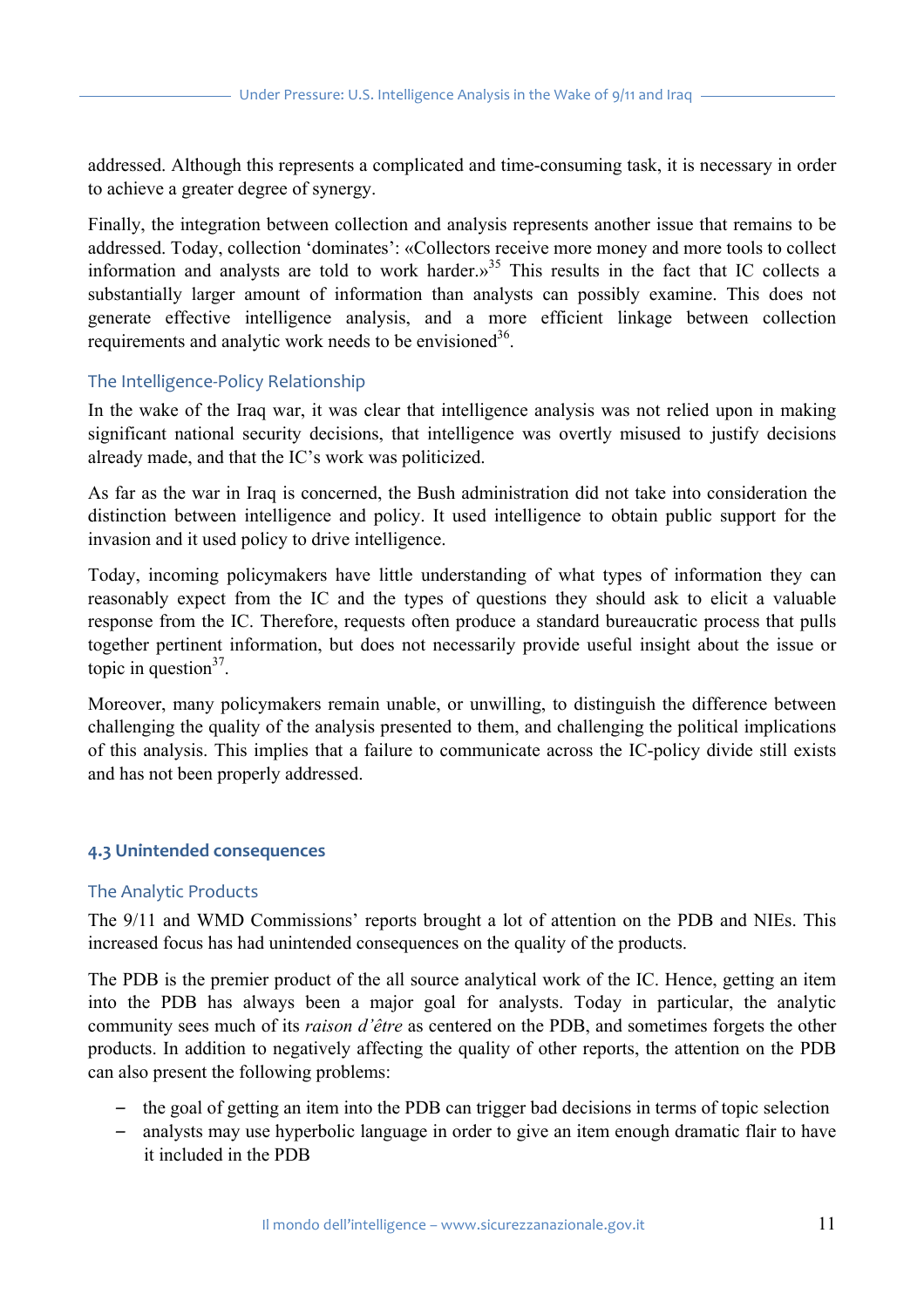*–* analysts may save useful information for PDB use and only disseminate it to non-PDB policy users late38.

In addition, President Bush elevated the PDB to an unprecedented level of importance, which had the unintended consequence of skewing intelligence production away from deeper research, and towards being driven by the latest clandestine reports from the field (because they perceive this to be their added value). Yet, much of that information often lacks context and is rather marginal. As a consequence, products driven by classified sources may suffer from ignorance of important information in unclassified sources $^{39}$ .

Problems exist with the NIEs too. They are frequently late, long and too detailed to serve high-level policymakers well. Furthermore, NIE analytic quality is often compromised by the attempt to present a unified analytic position, producing reports that can become the lowest common denominator statement of the IC. Moreover, even in the process of drafting NIEs, IC analysts tend to focus their attention on information obtained by clandestine means<sup>40</sup>.

#### Pressure and Strategic Intelligence

The 9/11 Commission and the Silberman-Robb Commission shared one critical finding: the importance of strategic analysis. Strategic intelligence helps the policymakers understand countries, regions, issues and the potential outcomes of their decisions.

However, the improvements of the internal review process and the enhancement of the standards of rigor in sourcing triggered a trend away from strategic analysis, which is the main unintended consequence of the IRTPA.

The negative side of the fact that analysis is more reliable and rigorous is in fact associated with caution. Today, analysts rarely risk being called to account for making assertions that cannot be supported with specific data, and they are very cautious in making predictions. Since mistakes are no longer tolerated, they tend to be unwilling to venture forth and think about the future. Strategic analysis, as the other types of analysis, may be evidence-based or assertion-based: now analysts are less willing to make assertions due to the pressure they feel on their work. «Since analytic judgments for Iraq were made on insufficient evidence, now nobody wants to make assumptions and this is bad  $v^{41}$ 

Furthermore, policymakers favor both analytical judgments and parsimony in presentations, and these exact qualities tend to be lost in the effort of presenting and sourcing all the potentially relevant piece of information. It should, of course, be possible to both cite sources and build on these sources to produce analytical insight. However, in reality the products have shifted emphasis from analytical judgment to make sure no source is left unreported<sup>42</sup>. Analytic risk aversion can rob policymakers of the so-called 'opportunity analysis', which provides the policymakers with analysts' insights into policy options that might advance U.S. objectives<sup>43</sup>.

Moreover, in order to produce valuable current intelligence, analysts need to be familiar with trends. The knowledge of the strategic context of an issue is essential to any piece of worthy current intelligence. Thus, the trend away from strategic analysis in favor of short-term reporting is weakening to a great extent analysts' ability to build up an in-depth collection of knowledge<sup>44</sup>.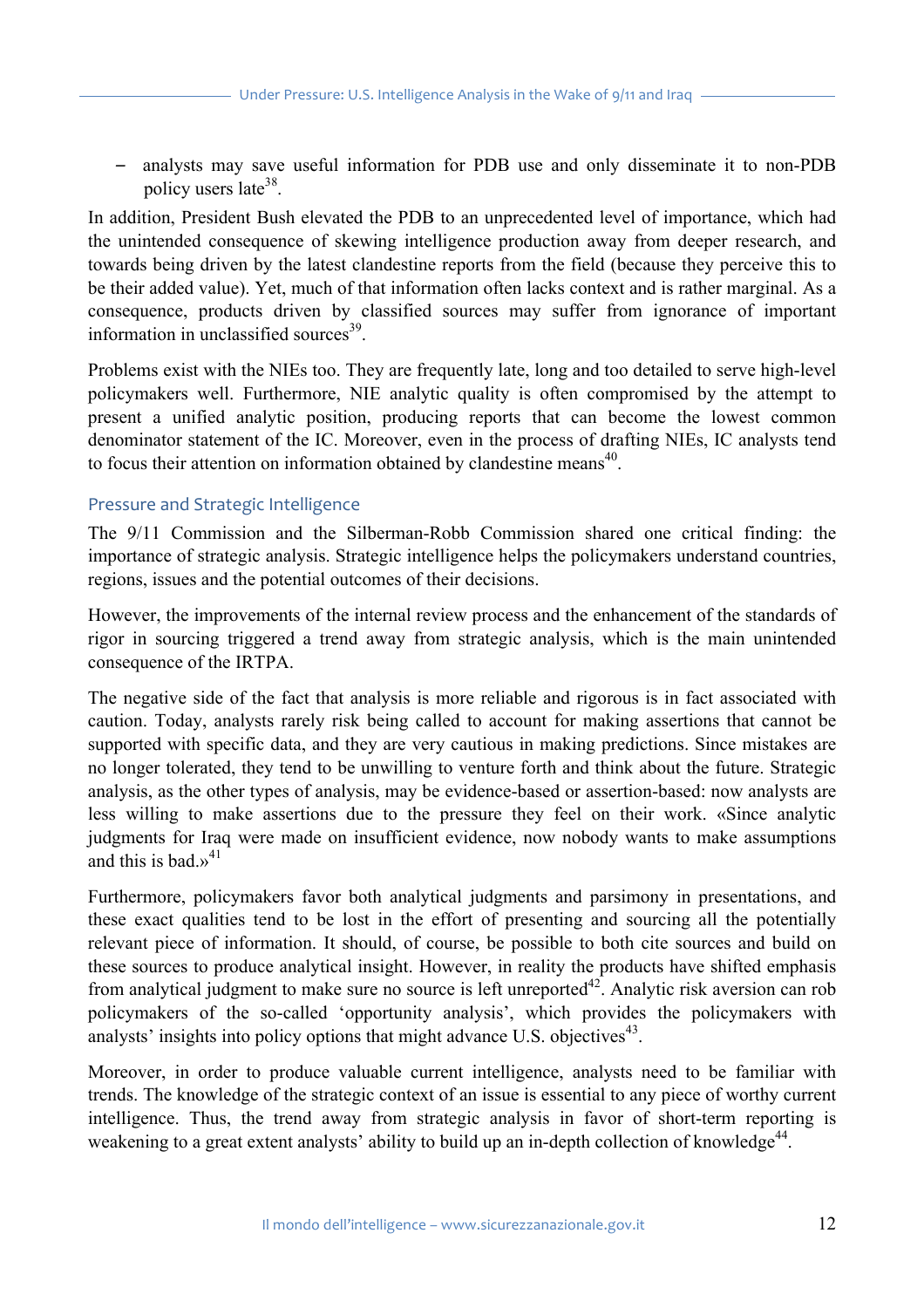#### **Conclusion**

This research showed that, while the reform has generated many improvements, there are some remaining obstacles that prevent the analytic community to operate successfully.

The magnitude of the challenges renders recommendations hard to make. However, addressing the intelligence-policy relationship may be the starting point and the key to solving the remaining issues described.

Educating the policymakers about what analysis can and cannot do might address effectively the misunderstandings in the intelligence-policy relationship.

The IC has neglected the education of its customers: the appointed and elected officials. Additionally, policymakers with little knowledge about the IC often found themselves being frustrated with their attempts to get the right kind of intelligence support<sup>45</sup>.

The quality of service policymakers receive from the IC is directly related to the degree of expertise and experience that the former have with the intelligence world. Policymakers who are better informed on how best to specify and articulate their needs will impact positively on the analysts' performance. Colin Powell said, about his interaction with the IC: «An old rule that I've used with my intelligence officers over the years […] goes like this: Tell me what you know. Tell me what you don't know. And then, based on what you really know and what you really don't know, tell me what you think it's most likely to happen. […] Now, when you tell me what's most likely to happen, then I, as the policymaker, have to make a judgment as to whether I act on that, and I won't hold you accountable for it because that is a judgment; and judgments of this kind are made by policymakers, not intelligence experts.»46

This statement is a paradigmatic example of what every policymaker should be receiving from the IC. They need to know what the IC can tell them about an issue, and need to understand the limits of what the IC knows about that particular issue. A good analytic product is one that has forced analysts to think through the implications of their data, discuss the significance of facts and evidence, and make explicit their level of confidence.

How can a policymaker become an educated intelligence customer?

After every intelligence failure, there have been careful observations regarding what was wrong within the IC or what the IC did that led to the mistake. Following these studies, the IC is carefully schooled to understand its errors and to discern what constitutes success and failure. However, there are no parallel efforts to systematically educate current and future policymakers to avoid policy failures because of inadequately understanding the IC's capabilities<sup>47</sup>.

The education of an administration should start from the moment that presidential candidates are selected by their political parties and are given their first national security briefing. Often, new officials start reading intelligence with a superficial understanding of its essence: many of them are disappointed when they read their first report because they believe intelligence equals 'the real secrets<sup>,48</sup>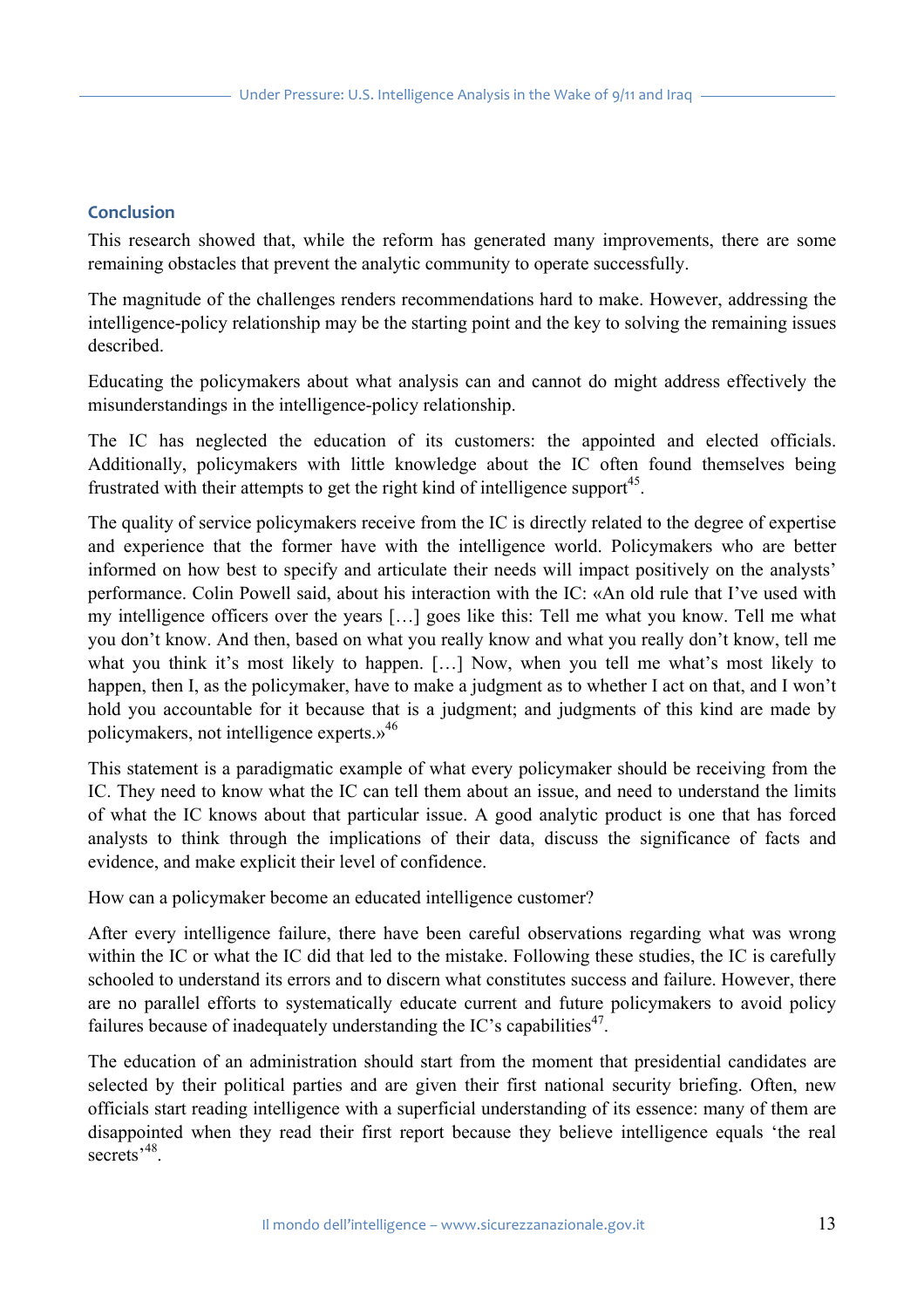Policymakers and members of Congress should undergo a deliberate and thoughtful education process with a specific 'course' on intelligence analysis. Today's world offers a variety of media formats that can be used to structure this course: from interactive online presentations to instant messaging with retired intelligence officials, who are available to quickly reply to brief organizational questions (i.e. 'who should I contact to obtain this type of intelligence?'). The course should not just be given by intelligence professionals, but should also include talks by former policymakers willing to share the lessons they have learned in working with the IC.

Better-educated customers would make an analytic product more useful to their particular need, and would better understand what the intelligence they received mean. They would comprehend the inherent limitations of analysis and develop realistic expectations of how intelligence may support them.

Furthermore, better educated customers would be able to define their requirements more effectively, and would help analysts to work smarter. Analysts would focus more on dimensions of issues that are most important to policymakers within the vast amount of data gathered by collectors, and in so doing they could also generate a more efficient linkage between collection and analysis.

In sum, better education would help addressing the intelligence policy relationship, and reducing the analytic risk aversion in order to find the right balance between evidence-based and assertionbased intelligence.

The *National Intelligence Strategy of the United States of America* states that «the IC must be integrated (a team making the whole greater than the sum of its part), agile (adaptive, diverse, embraces innovation and takes initiative), and must exemplify America's values»<sup>49</sup>. The implementation of the IRTPA aimed at building a community that reflected the *Strategy*'s vision. In the framework of the reform, the analytic transformation was fairly successful, which does not mean that the analytic community is now perfectly efficient and successfully operational. The implementation of the IRTPA was a good start, but as this work outlined, more needs to be done. Much is still being developed. The analytic transformation that occurred in these last years, and involved processes, programs, tools and training, is impressive. Some issues remain and they need to be addressed. However, better education of the policymakers may be the key to addressing both the persistent challenges and the unintended consequences of the reform.

#### **Notes**

 <sup>1</sup> *National Intelligence: A Consumer's Guide (2009)*, Office of the Director of National Intelligence, pp. 7- 9, <https://archive.org/details/nationalintelligenceconsumersguide> (date of access: 14 November 2014).

<sup>2</sup> Office of the Director of National Intelligence, *The U.S. Intelligence Community*, <http://www.intelligence.gov/mission/structure.html> (date of access: 14 November 2014).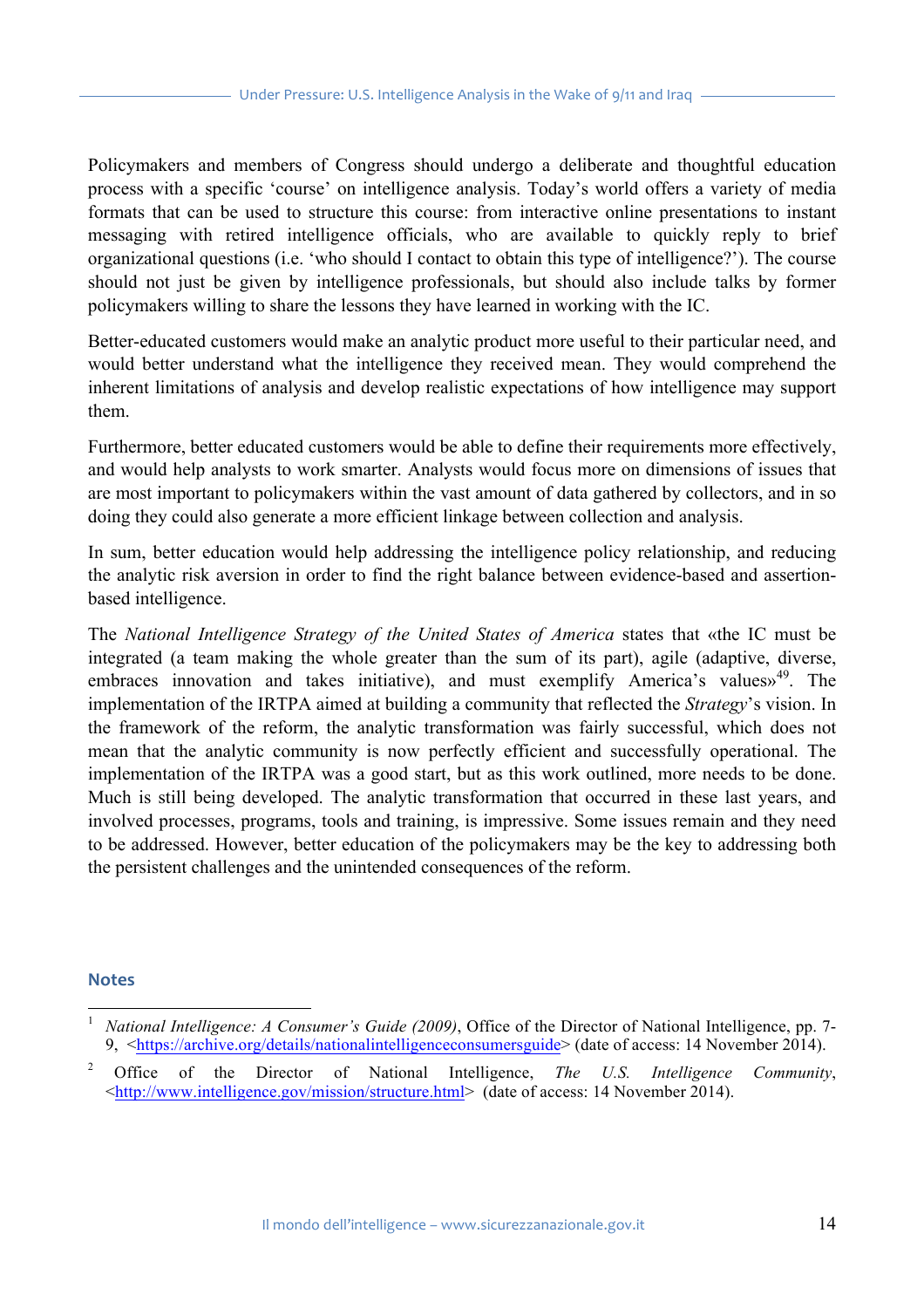- 3 Th. FINGAR, *Reducing Uncertainty*, Stanford University Press, 2011, p. 41.
- <sup>4</sup> K. LIEBERTHAL, *The U.S. Intelligence Community and Foreign Policy: Getting Analysis Right*, Brookings Institutions, September 2009, p. 9, <http://www.brookings.edu/~/media/research/files/papers/2009/9/intelligence%20community%20lieberth  $a\overline{1/09}$  intelligence community lieberthal.pdf> (date of access: 14 November 2014).
- <sup>5</sup> R. BETTS, *Enemies of Intelligence*, Columbia University Press, 2007, p. 30.
- <sup>6</sup> R. GEORGE J. BRUCE, *Introduction*, in *Analyzing Intelligence: Origins, Obstacles, and Innovations*, ed. Roger George and James Bruce, Georgetown Press, 2008, p. 12.
- <sup>7</sup> J. MCLAUGHLIN, *Serving the National Policymaker*, in *Analyzing Intelligence: Origins, Obstacles, and Innovations*, ed. Roger George and James Bruce, Georgetown Press, 2008, p. 75.
- <sup>8</sup> The Federal Bureau of Investigation (FBI) and the Central Intelligence Agency (CIA) each had information that would have helped the other, but they did not share on time.
- <sup>9</sup> J. BRUCE, *The Missing Link: The Analyst-Collector Relationship*, in *Analyzing Intelligence: Origins, Obstacles, and Innovations*, ed. Roger George and James Bruce, Georgetown Press, 2008, 201.
- <sup>10</sup> P. PILLAR, *Think Again: Intelligence*, in «Foreign Policy.com», Jan/Feb 2012, <http://www.foreignpolicy.com/articles/2012/01/03/intelligence> (date of access: 14 November 2014).
- <sup>11</sup> NATIONAL INTELLIGENCE COUNCIL, *Iraq's Weapons of Mass Destruction Programs*, NIE, October 2002, 1-2, <https://www.cia.gov/library/reports/general-reports-1/iraq\_wmd/Iraq\_Oct\_2002.pdf> (date of access: 14 November 2014).
- <sup>12</sup> Bruce, *The Missing Link*, p. 202.
- <sup>13</sup> M. LOWENTHAL, *Intelligence in Transition: Analysis after September 11 and Iraq*, in *Analyzing Intelligence: Origins, Obstacles, and Innovations*, ed. R.Z. George and J.B. Bruce, Georgetown Press, 2008, p. 228.
- <sup>14</sup> P. PILLAR, *Intelligence, Policy, and the War in Iraq*, in «Foreign Affairs» Vol. 85, No. 2 (Mar/Apr 2006), p. 20.
- <sup>15</sup> Intelligence Reform and Terrorism Prevention Act of 2004, Public Law 108-458-Dec. 17, 2004, <http://www.intelligence.senate.gov/laws/pl108-458.pdf> (date of access: 14 November 2014).
- <sup>16</sup> *Intelligence Reform and Terrorism Prevention Act of 2004*.
- <sup>17</sup> M. LOWENTHAL, *Intelligence: From Secrets to Policy*, 5th edition, SAGE/CQ Press 2012, pp. 336-337.
- <sup>18</sup> P. NEARY, *Intelligence Reform, 2001-2009: Requiescat in Pace? Studies in Intelligence*, vol. 54, no. 1 (March 2010), p. 3. Available online at: <https://www.cia.gov/library/center-for-the-study-ofintelligence/csi-publications/csi-studies/studies/volume-54-number-1/PDFs-Vol.-54-No.1/U- %20Studies%2054no1-IntelReform2001-2009-Web.pdf> (date of access: 14 November 2014).
- <sup>19</sup> Neary, *Intelligence Reform, 2001-2009*, p. 3.
- <sup>20</sup> Neary, *Intelligence Reform, 2001-2009*, p. 6.
- <sup>21</sup> Fingar, *Reducing Uncertainty*, p. 127.
- $^{22}$  In-depth phone interview held by the author with Thomas Fingar, March 10, 2014.
- $23$  Ibid.
- <sup>24</sup> United States Office of the Director of National Intelligence, *Intelligence Community Directive Number 203 – Analytic Standards,* June 21, 2007, <http://www.dni.gov/files/documents/ICD/ICD%20203%20Analytic%20Standards%20pdfunclassified.pdf> (date of access: 14 November 2014).
- <sup>25</sup> Lieberthal, *The U.S. Intelligence Community and Foreign Policy*, p. 3.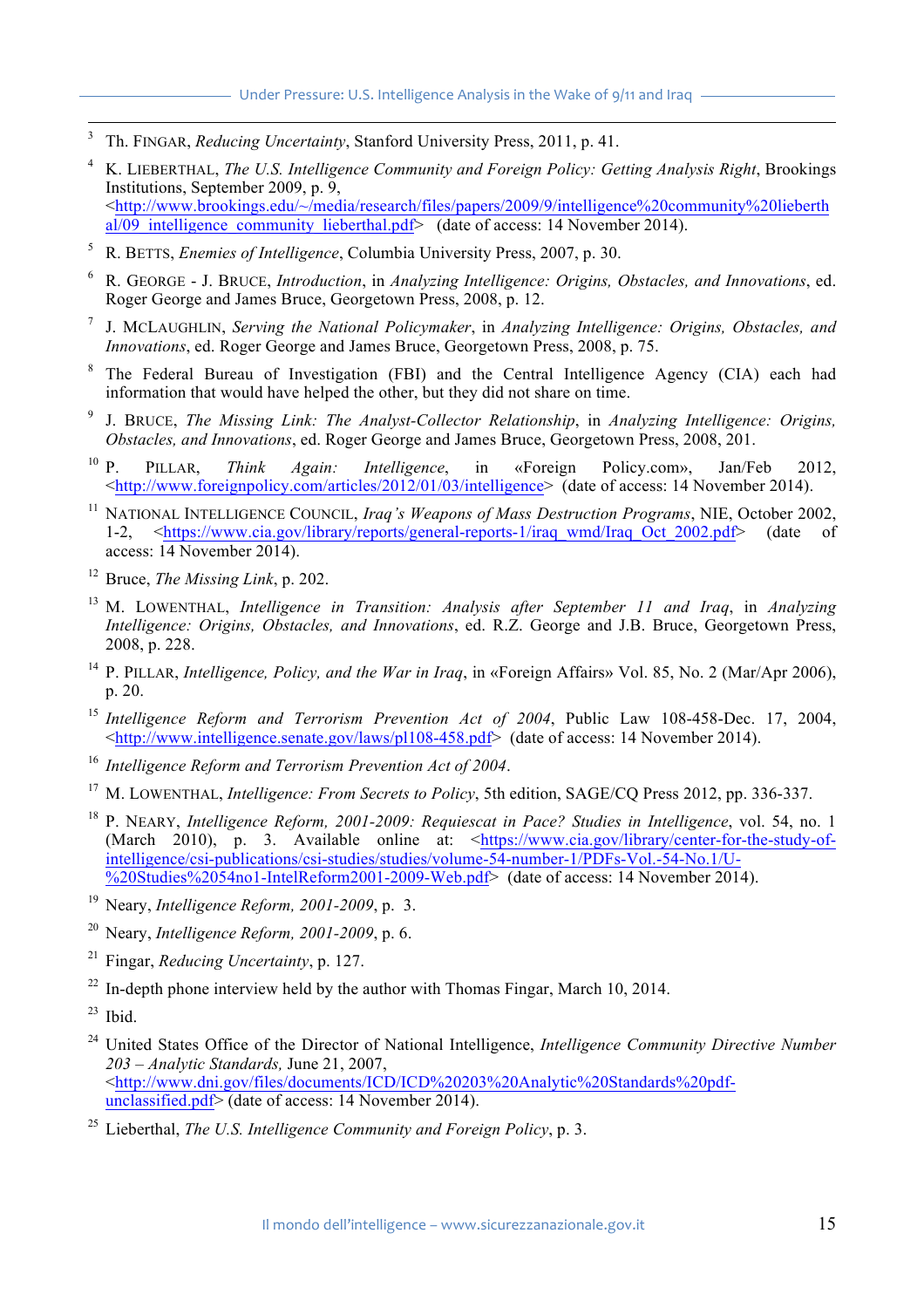- $26$  In-depth in-person interview held by the author with Peter Clement, February 19, 2014.
- <sup>27</sup> G. TREVERTON, *Intelligence Analysis: Between Politicization and Irrelevance*, in *Analyzing Intelligence: Origins, Obstacles, and Innovations*, ed. Roger Z. George and James B. Bruce, Georgetown Press, 2008, p. 98.
- <sup>28</sup> A-Space was also designed to help analysts to quickly get answers to rapid questions, such as 'what is the meaning of this sentence in farsi?<sup>'</sup>
- <sup>29</sup> Lieberthal, *The U.S. Intelligence Community and Foreign Policy*, pp. 4-5.
- <sup>30</sup> Neary, *Intelligence Reform, 2001-2009*, p. 9.
- <sup>31</sup> Bruce, *The Missing Link*, pp. 203-206.
- <sup>32</sup> Keynote Address by Thomas Fingar, INSA Analytic Transformation Conference, September 4, 2008.
- $33$  In-depth phone interview held by the author with Casimir Yost, February 26, 2014.
- <sup>34</sup> Lieberthal, *The U.S. Intelligence Community and Foreign Policy*, p. 5.
- <sup>35</sup> Fingar, *Reducing Uncertainty*, p. 128.
- <sup>36</sup> In-depth interview with Thomas Fingar, March 10, 2014.
- <sup>37</sup> Lieberthal, *The U.S. Intelligence Community and Foreign Policy*, p. 54.
- <sup>38</sup> Lieberthal, *The U.S. Intelligence Community and Foreign Policy*, pp. 9-11.
- <sup>39</sup> Lieberthal, *The U.S. Intelligence Community and Foreign Policy*, pp. 11-12 and 15.
- <sup>40</sup> Lieberthal, *The U.S. Intelligence Community and Foreign Policy*, pp. 12-16.
- <sup>41</sup> In-depth interview with Casimir Yost, February 26, 2014.
- <sup>42</sup> Lieberthal, *The U.S. Intelligence Community and Foreign Policy*, p. 18.
- <sup>43</sup> Lieberthal, *The U.S. Intelligence Community and Foreign Policy*, p. 18.
- <sup>44</sup> Lowenthal, *Intelligence in Transition*, p. 233.
- <sup>45</sup> D. WILDER, *An Educated Consumer Is Our Best Customer*, in «Studies in Intelligence», Vol. 55, No. 2 (June 2011), pp. 23-24. Available online at: <https://www.cia.gov/library/center-for-the-study-ofintelligence/csi-publications/csi-studies/studies/vol.-55-no.-2/pdfs-vol.-55-no.-2/Wilder-TheEducatedConsumer-7June2011.pdf> (date of access: 14 November 2014).
- <sup>46</sup> Colin Powell, Testimony before the Senate Governmental Affairs Committee, September 13, 2004, <http://www.gpo.gov/fdsys/pkg/CHRG-108shrg97044/html/CHRG-108shrg97044.htm> (date of access: 14 November 2014).
- <sup>47</sup> Wilder, *An Educated Consumer Is Our Best Customer*, pp. 25-26.
- <sup>48</sup> Wilder, *An Educated Consumer Is Our Best Customer*, p. 26.
- <sup>49</sup> *The National Intelligence Strategy of the United States of America*, August 2009, p. 2, <http://www.dni.gov/files/documents/Newsroom/Reports%20and%20Pubs/2009\_NIS.pdf> (date of access: 14 November 2014).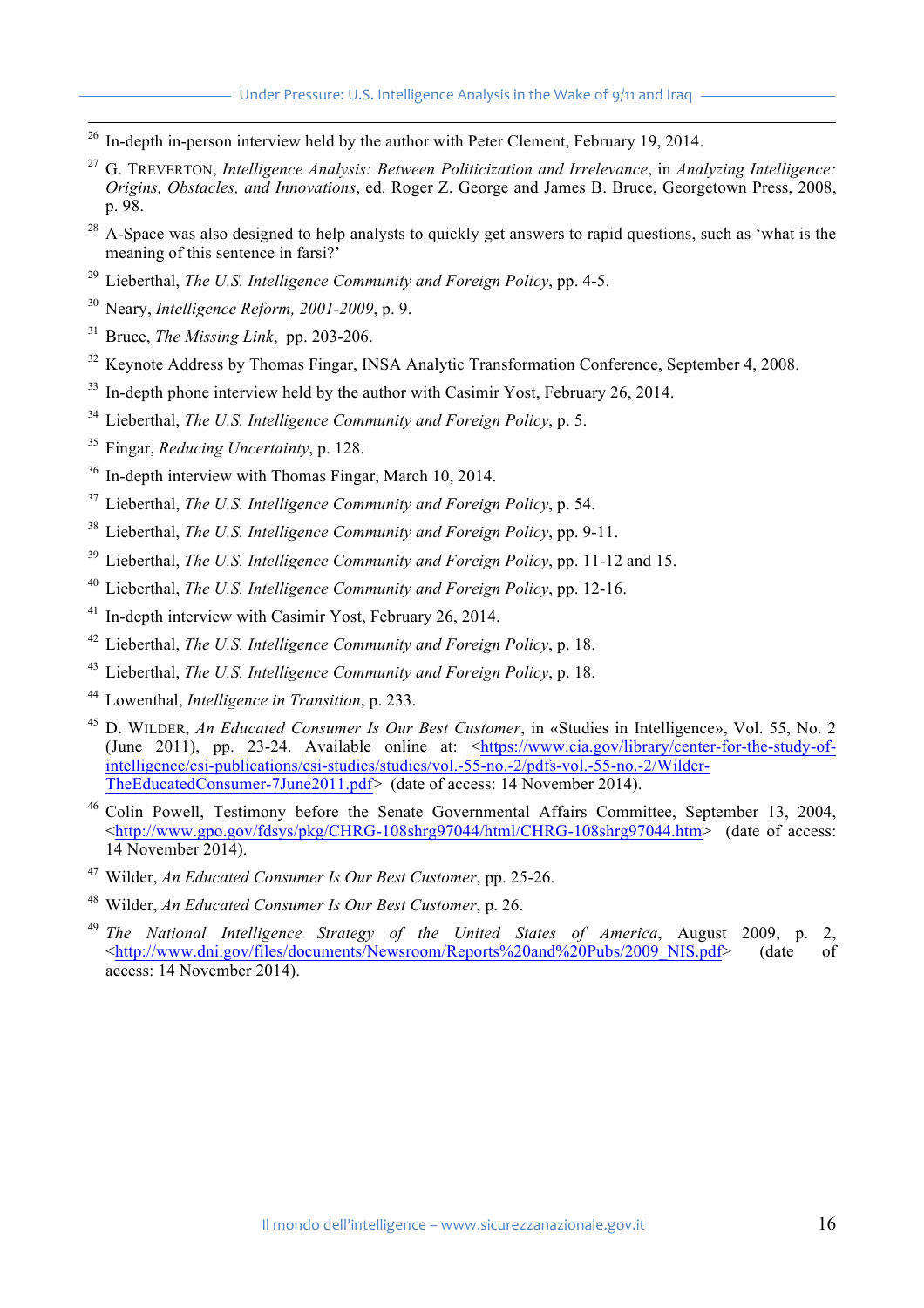#### **References**

 $\overline{a}$ 

R. BETTS, *Enemies of Intelligence*, Columbia University Press, New York 2007

R. BETTS, *Analysis, War, and Decision: Why Intelligence Failures are Inevitable*, in «World Politics», Vol. 31, No. 1, 1978, pp. 63-81. Available online at <http://www.foia.cia.gov/sites/default/files/DOC\_0000612718.pdf> (date of access: 14 November 2014)

Commission on the Intelligence Capabilities of the United States Regarding Weapons of Mass Destruction, "Report to the President," March 31, 2005, <http://govinfo.library.unt.edu/wmd/report/chapter6\_fm.pdf> (date of access: 14 November 2014)

Th. FINGAR, *Reducing Uncertainty*, Stanford University Press, Stanford 2011

R. GEORGE, and J. BRUCE, *Analyzing Intelligence: Origins, Obstacles, and Innovations*, Georgetown Press, Washington, DC 2008

M. HAYDEN, *The State of the Craft: Is Intelligence Reform Working?*, in «World Affairs Journal», September/October 2010, pp. 35-47. Available online at:

<http://www.worldaffairsjournal.org/article/state-craft-intelligence-reform-working> (date of access: 14 November 2014)

*Intelligence Community Directive Number 203: Analytic Standards*, June 21, 2007, <http://www.dni.gov/files/documents/ICD/ICD%20203%20Analytic%20Standards%20pdfunclassified.pdf  $>$  (date of access: 14 November 2014)

*Intelligence Reform and Terrorism Prevention Act of 2004*, Public Law 108-458-Dec. 17, 2004, <http://www.intelligence.senate.gov/laws/pl108-458.pdf> (date of access: 14 November 2014)

L. JOHNSON - J. WIRTZ, *Intelligence and National Security: The Secret World of Spies*, Oxford University Press, Oxford 2011

K. LIEBERTHAL, *The U.S. Community and Foreign Policy: Getting Analysis Right*, Brookings Institutions, September 2009, <http://www.brookings.edu/research/papers/2009/09/intelligencecommunity-lieberthal> (date of access: 14 November 2014)

M. LOWENTHAL, *Intelligence: From Secrets to Policy*, SAGE/CQ Press, Washington, DC 2012

NATIONAL INTELLIGENCE COUNCIL, *Iraq's Weapons of Mass Destruction Programs*, NIE, October 2002, <https://www.cia.gov/library/reports/general-reports-1/iraq\_wmd/Iraq\_Oct\_2002.pdf> (date of access: 14 November 2014)

P. NEARY, *Intelligence Reform, 2001-2009: Requiescat in Pace?*, in «Studies in Intelligence», vol. 54, no. 1 (March 2010), pp. 1-16. Available online at: <https://www.cia.gov/library/center-for-thestudy-of-intelligence/csi-publications/csi-studies/studies/volume-54-number-1/PDFs-Vol.-54- No.1/U-%20Studies%2054no1-IntelReform2001-2009-Web.pdf > (date of access: 14 November 2014)